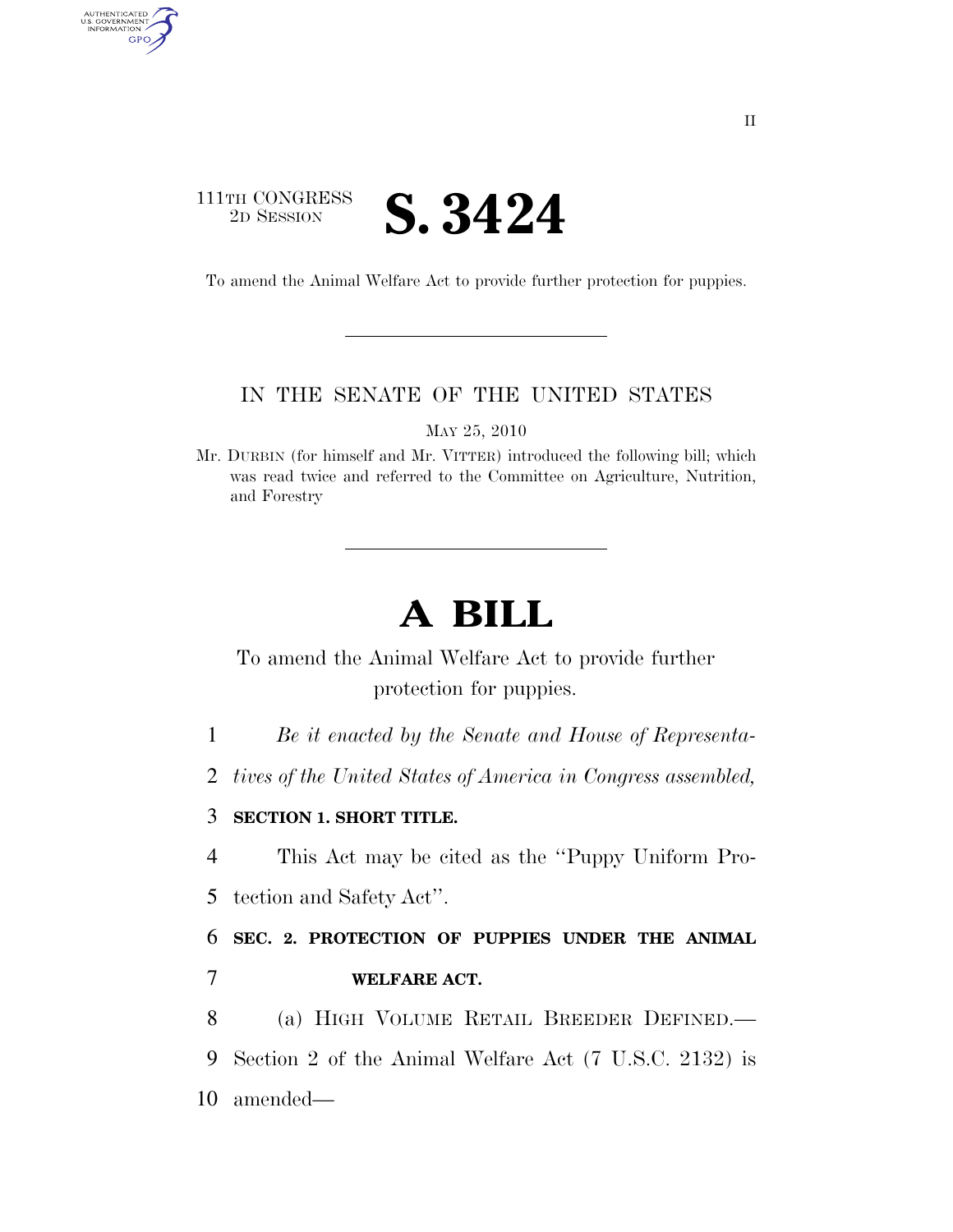| $\mathbf{1}$   | $(1)$ in subsection $(l)$ , by striking "research." |
|----------------|-----------------------------------------------------|
| $\overline{2}$ | and inserting "research;";                          |
| 3              | $(2)$ in subsection $(m)$ , by striking "members."  |
| 4              | and inserting "members;";                           |
| 5              | $(3)$ in subsection $(n)$ , by striking "section    |
| 6              | $13(b)$ ; and" and inserting "section $13(b)$ ;";   |
| 7              | $(4)$ in subsection $(0)$ , by striking "experimen- |
| 8              | tation." and inserting "experimentation; and"; and  |
| 9              | $(5)$ by adding at the end the following:           |
| 10             | "(p) HIGH VOLUME RETAIL BREEDER.—                   |
| 11             | " $(1)$ DEFINITIONS.—In this subsection:            |
| 12             | "(A) BREEDING FEMALE DOG.—The term                  |
| 13             | 'breeding female dog' means an intact female        |
| 14             | dog aged 4 months or older.                         |
| 15             | "(B) HIGH VOLUME RETAIL BREEDER.-                   |
| 16             | The term 'high volume retail breeder' means a       |
| 17             | person who, in commerce, for compensation or        |
| 18             | $profit$ —                                          |
| 19             | "(i) has an ownership interest in or                |
| 20             | custody of 1 or more breeding female dogs;          |
| 21             | and                                                 |
| 22             | "(ii) sells or offers for sale, via any             |
| 23             | means of conveyance (including the Inter-           |
| 24             | net, telephone, or newspaper), more than            |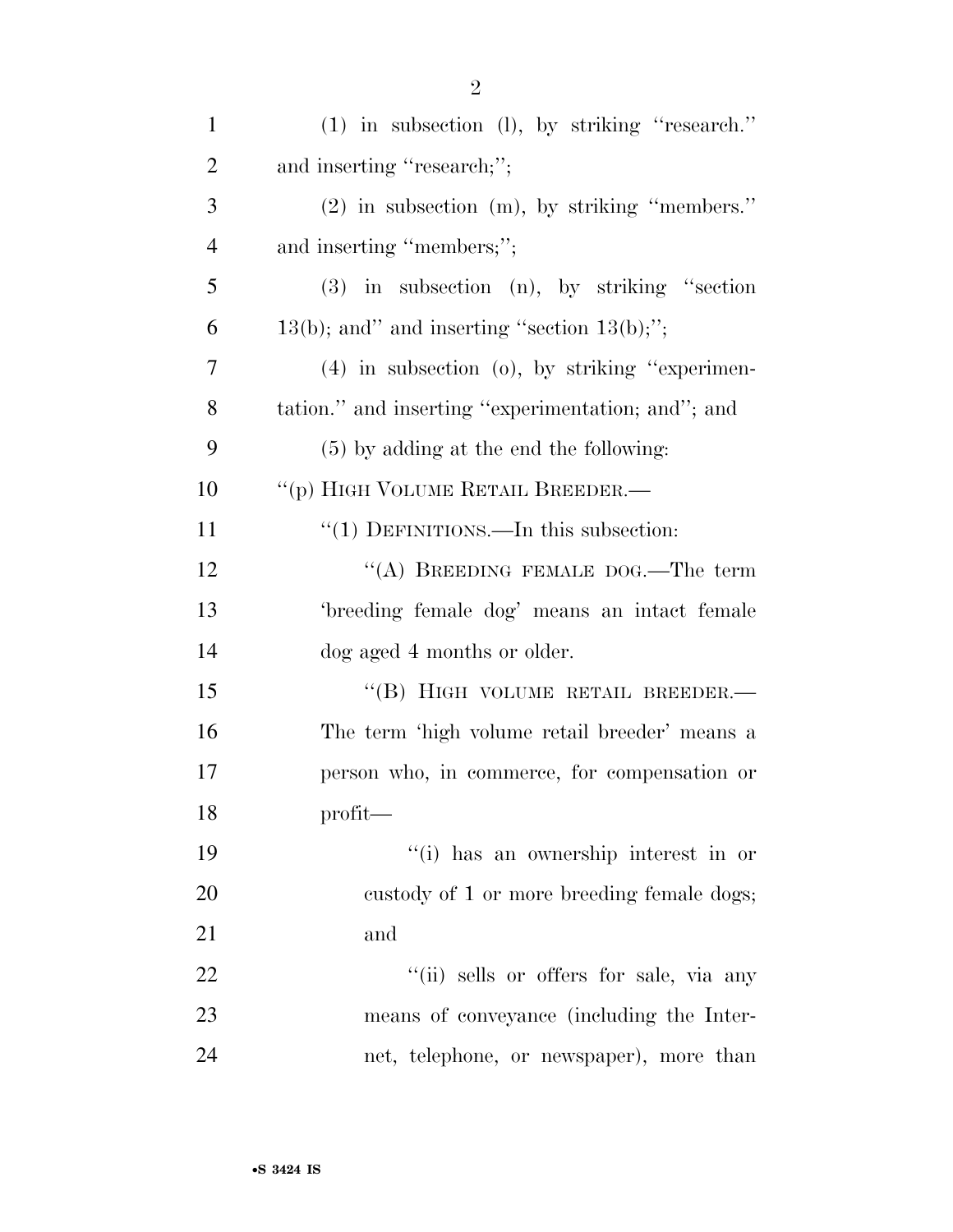| $\mathbf{1}$   | 50 of the offspring of such breeding female                 |
|----------------|-------------------------------------------------------------|
| $\overline{2}$ | dogs for use as pets in any 1-year period.                  |
| 3              | $\cdot\cdot$ (2) RELATIONSHIP TO DEALERS.—                  |
| $\overline{4}$ | "(A) IN GENERAL.—For purposes of this                       |
| 5              | Act, a high volume retail breeder shall be con-             |
| 6              | sidered to be a dealer and subject to all provi-            |
| 7              | sions of this Act applicable to a dealer.                   |
| 8              | "(B) EXCEPTION.—The retail pet store ex-                    |
| 9              | emption in subsection $(f)(i)$ shall not apply to           |
| 10             | a high volume retail breeder.".                             |
| 11             | (b) LICENSES.—Section 3 of the Animal Welfare Act           |
| 12             | $(7 \text{ U.S.C. } 2133)$ is amended—                      |
| 13             | (1) by striking "The Secretary" and inserting               |
| 14             | "(a) IN GENERAL.—The Secretary";                            |
| 15             | $(2)$ in subsection (a) (as so designated), in the          |
| 16             | second proviso of the first sentence, by inserting          |
| 17             | "(other than a high volume retail breeder)" after           |
| 18             | "any retail pet store or other person"; and                 |
| 19             | $(3)$ by adding at the end the following:                   |
| 20             | "(b) DEALERS.—A dealer (including a high volume             |
| 21             | retail breeder) applying for a license under subsection (a) |
| 22             | (including annual renewals) shall include on the license    |
| 23             | application the total number of dogs exempted from exer-    |
| 24             | cise on the premises of the dealer in the preceding year    |
| 25             | by a licensed veterinarian under section $13(j)(2)$ .".     |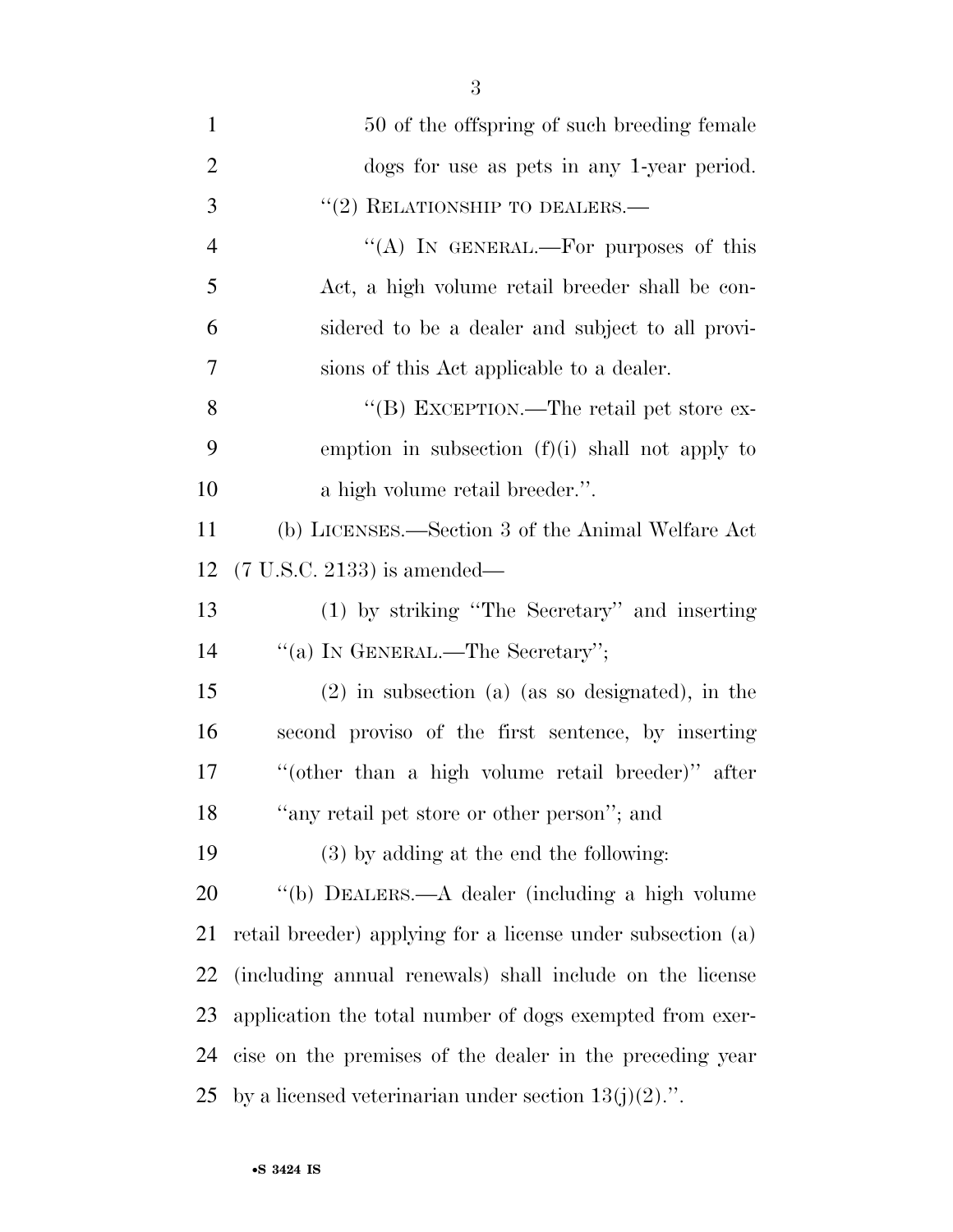| 1  | (c) EXERCISE REQUIREMENTS.—Section 13 of the          |
|----|-------------------------------------------------------|
| 2  | Animal Welfare Act (7 U.S.C. 2143) is amended—        |
| 3  | $(1)$ by redesignating subsections $(g)$ and $(h)$ as |
| 4  | subsections (h) and (i), respectively;                |
| 5  | $(2)$ by redesignating the second subsection $(f)$    |
| 6  | (as redesignated by section $1752(a)(1)$ of Public    |
| 7  | Law 99–198 (99 Stat. 1645)) as subsection (g); and    |
| 8  | $(3)$ by adding at the end the following:             |
| 9  | "(j) EXERCISE REQUIREMENTS.—                          |
| 10 | "(1) IN GENERAL.—Not later than 1 year after          |
| 11 | the date of enactment of this subsection, the Sec-    |
| 12 | retary shall promulgate standards covering dealers    |
| 13 | that include requirements for the exercise of dogs at |
| 14 | facilities owned or operated by a dealer, including   |
| 15 | exercise regulations that ensure that—                |
| 16 | "(A) each dog that is at least $12$ weeks old         |
| 17 | (other than a female dog with unweaned pup-           |
| 18 | pies) has daily access to exercise that—              |
| 19 | $\lq\lq$ (i) allows the dog—                          |
| 20 | "(I) to move sufficiently to de-                      |
| 21 | velop or maintain normal muscle tone                  |
| 22 | and mass as appropriate for the age,                  |
| 23 | breed, sex, and reproductive status of                |
| 24 | the dog; and                                          |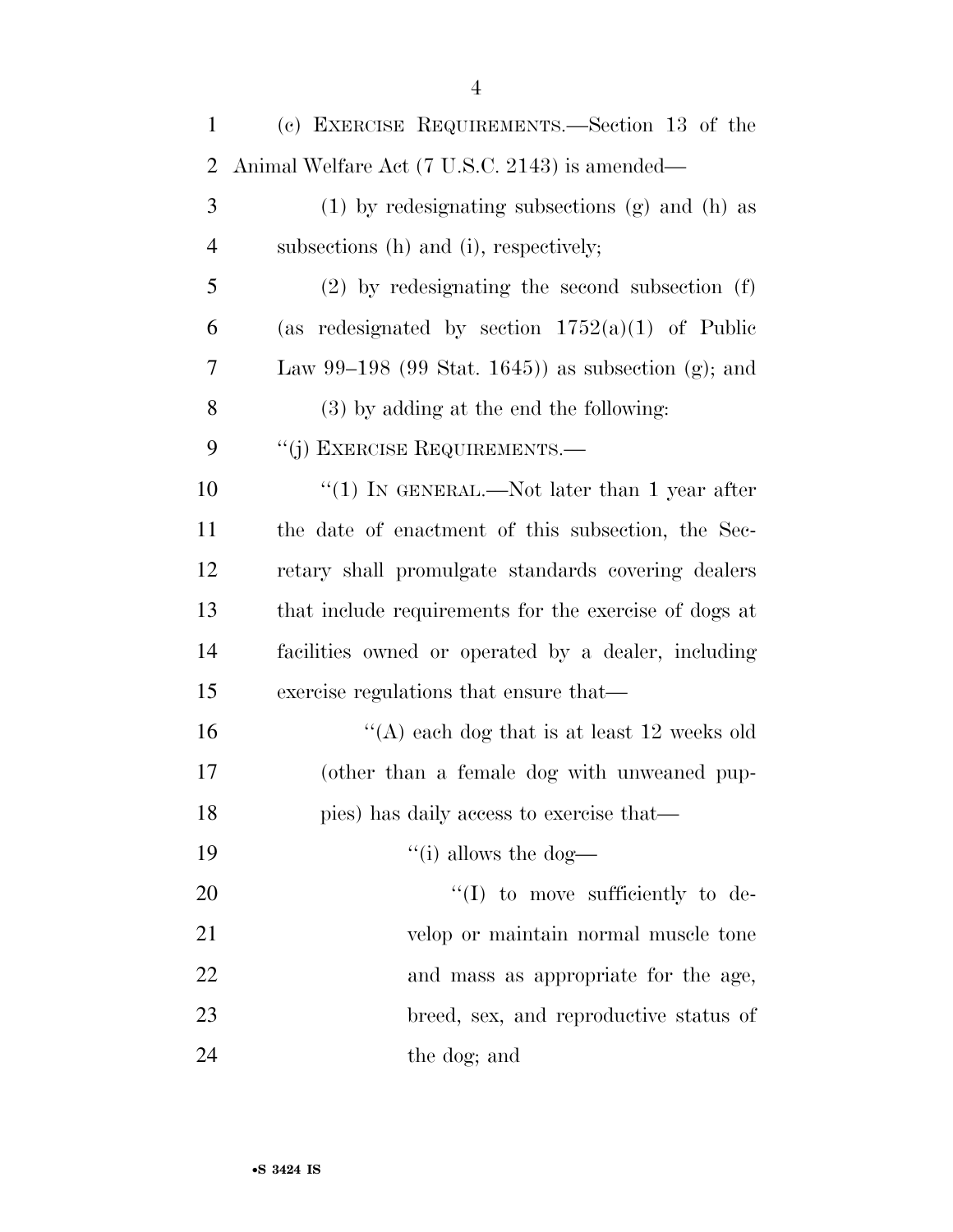| $\mathbf{1}$   | $\lq\lq$ (II) the ability to achieve a run-       |
|----------------|---------------------------------------------------|
| $\overline{2}$ | ning stride; and                                  |
| 3              | "(ii) is not a forced activity (other             |
| $\overline{4}$ | than a forced activity used for veterinary        |
| 5              | treatment) or other physical activity that is     |
| 6              | repetitive, restrictive of other activities, sol- |
| 7              | itary, and goal-oriented;                         |
| 8              | $\lq\lq$ the provided area for exercise—          |
| 9              | "(i) is separate from the primary en-             |
| 10             | closure if the primary enclosure does not         |
| 11             | provide sufficient space to achieve a run-        |
| 12             | ning stride;                                      |
| 13             | "(ii) has flooring that—                          |
| 14             | $\lq\lq$ (I) is sufficient to allow for the       |
| 15             | type of activity described in subpara-            |
| 16             | $graph(A);$ and                                   |
| 17             | "(II)(aa) is solid flooring; or                   |
| 18             | "(bb) is nonsolid, nonwire floor-                 |
| 19             | ing, if the nonsolid, nonwire floor-              |
| 20             | $ing$ —                                           |
| 21             | "(AA) is safe for the breed,                      |
| 22             | size, and age of the dog;                         |
| 23             | $\lq\lq$ (BB) is free from<br>pro-                |
| 24             | truding sharp edges; and                          |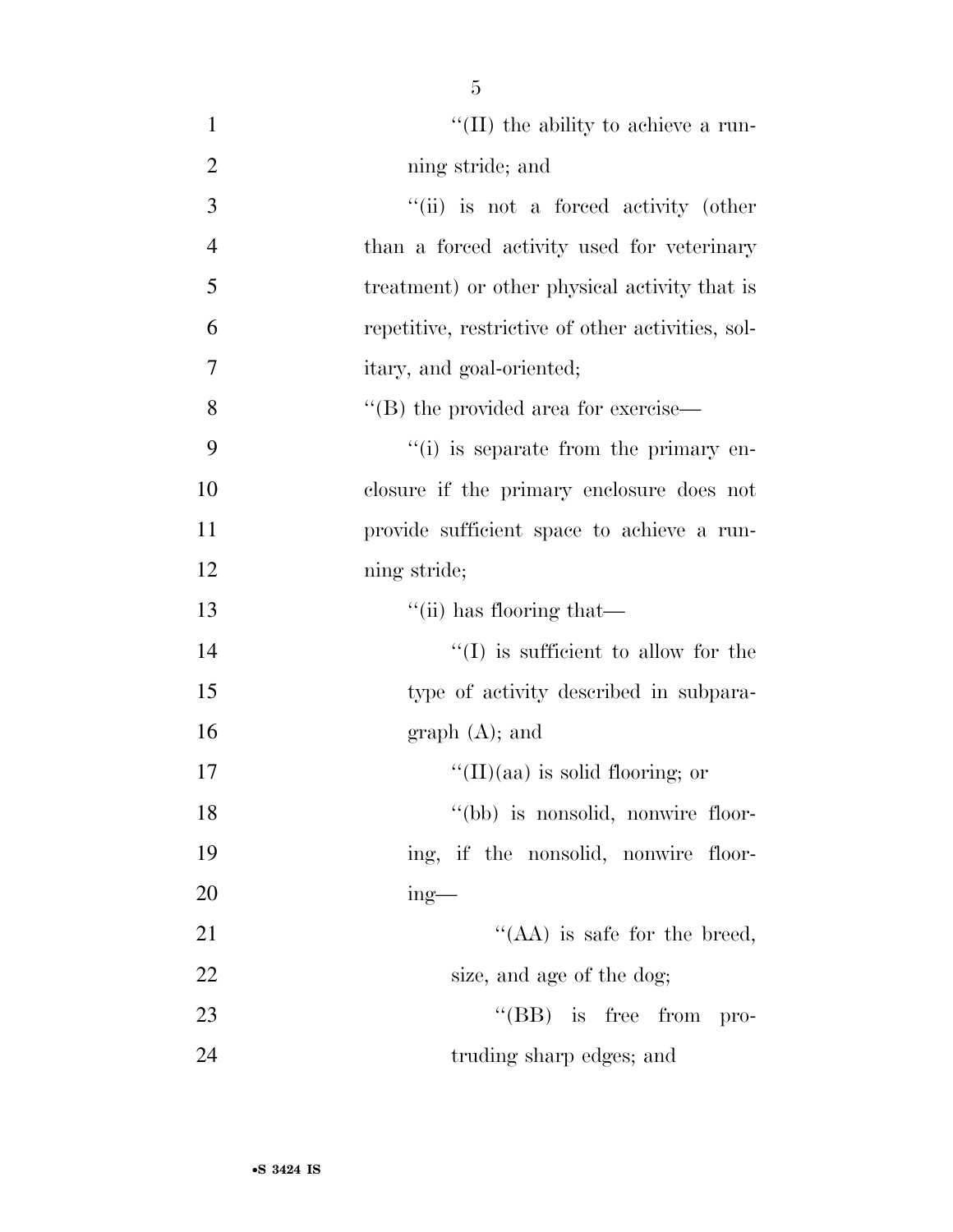| $\mathbf{1}$   | $\lq\lq$ (CC) is designed so that                 |
|----------------|---------------------------------------------------|
| $\overline{2}$ | the paw of the dog is unable to                   |
| 3              | extend through or become caught                   |
| $\overline{4}$ | in the flooring;                                  |
| 5              | "(iii) is cleaned at least once each              |
| 6              | day;                                              |
| 7              | "(iv) is free of infestation by pests or          |
| 8              | vermin; and                                       |
| 9              | $f'(v)$ is designed in a manner to pre-           |
| 10             | vent escape of the dogs.                          |
| 11             | $"(2)$ EXEMPTION.—                                |
| 12             | "(A) IN GENERAL.—If a licensed veteri-            |
| 13             | narian determines that a dog should not exer-     |
| 14             | cise because of the health, condition, or well-   |
| 15             | being of the dog, this subsection shall not apply |
| 16             | to that dog.                                      |
| 17             | "(B) DOCUMENTATION.—A determination               |
| 18             | described in subparagraph $(A)$ shall be—         |
| 19             | "(i) documented by the veterinarian;              |
| 20             | "(ii) subject to review and approval by           |
| 21             | the Secretary; and                                |
| 22             | "(iii) unless the basis for the deter-            |
| 23             | mination is a permanent condition,<br>re-         |
| 24             | viewed and updated at least once every 30         |
| 25             | days by the veterinarian.                         |